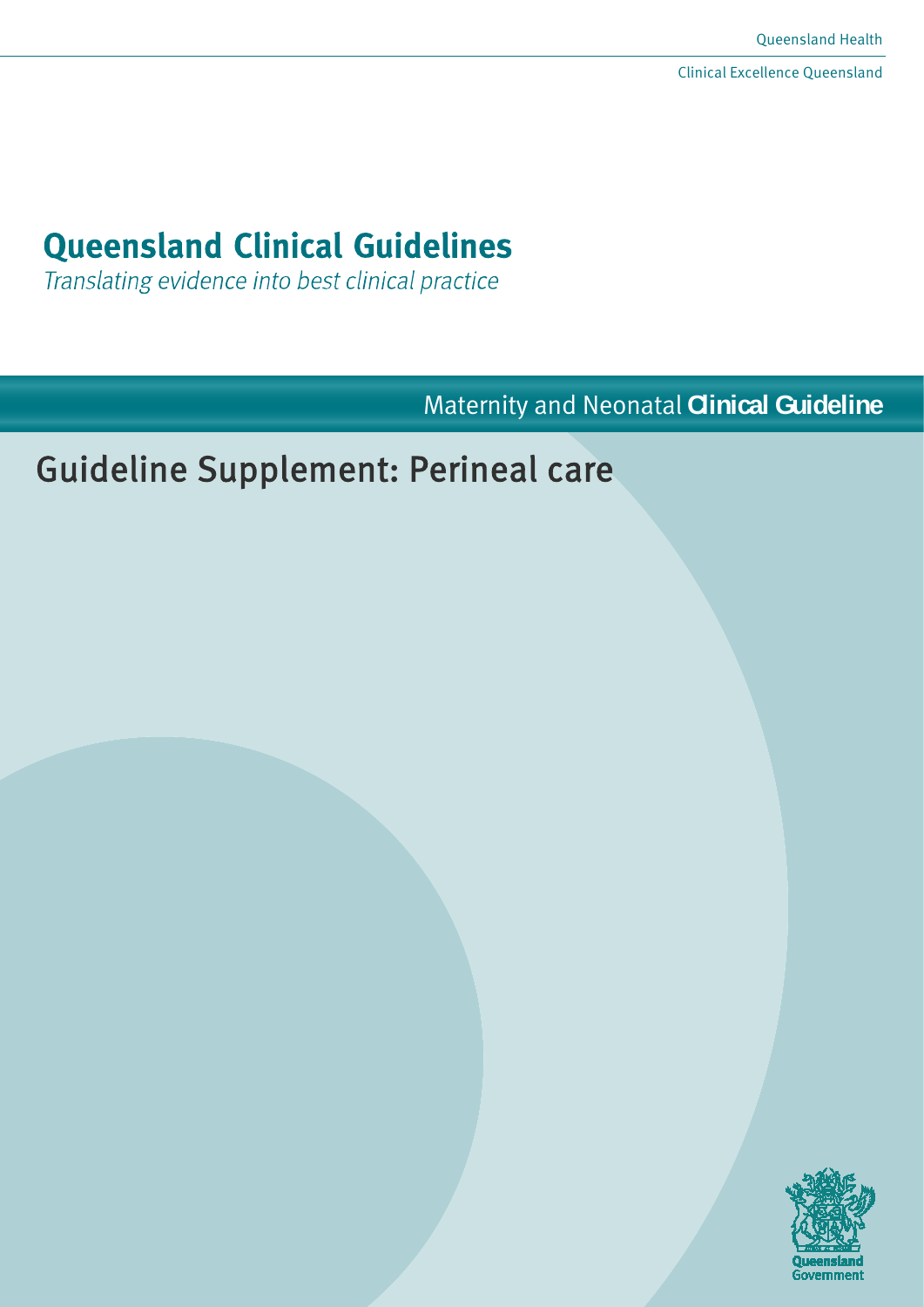#### **Table of Contents**

| 1              |       |  |
|----------------|-------|--|
|                | 1.1   |  |
|                | 1.2   |  |
|                | 1.3   |  |
| 2              |       |  |
|                | 2.1   |  |
|                | 2.2   |  |
|                | 2.3   |  |
|                | 2.4   |  |
|                | 2.5   |  |
|                | 2.5.1 |  |
|                | 2.6   |  |
|                | 2.7   |  |
|                | 2.8   |  |
| $\mathcal{R}$  |       |  |
|                | 3.1   |  |
| $\overline{4}$ |       |  |
|                | 4.1   |  |
|                | 4.2   |  |
|                | 4.3   |  |
|                | 4.3.1 |  |
|                | 4.3.2 |  |
|                | 4.4   |  |
|                | 4.5   |  |
|                | 4.6   |  |
| 5              |       |  |

#### **List of Tables**

© State of Queensland (Queensland Health) 2020



This work is licensed under a Creative Commons Attribution Non-Commercial No Derivatives 3.0 Australia licence. In essence, you are free to copy and communicate the work in its current form for non-commercial purposes, as long as you attribute Queensland Clinical Guidelines, Queensland Health and abide<br>by the licence terms. You may not alter or adapt the work in any wa

For further information contact Queensland Clinical Guidelines, RBWH Post Office, Herston Qld 4029, email Guidelines@health.qld.gov.au,. For permissions beyond the scope of this licence contact: Intellectual Property Officer, Queensland Health, GPO Box 48, Brisbane Qld 4001, email ip\_officer@health.qld.gov.au, phone (07) 3234 1479.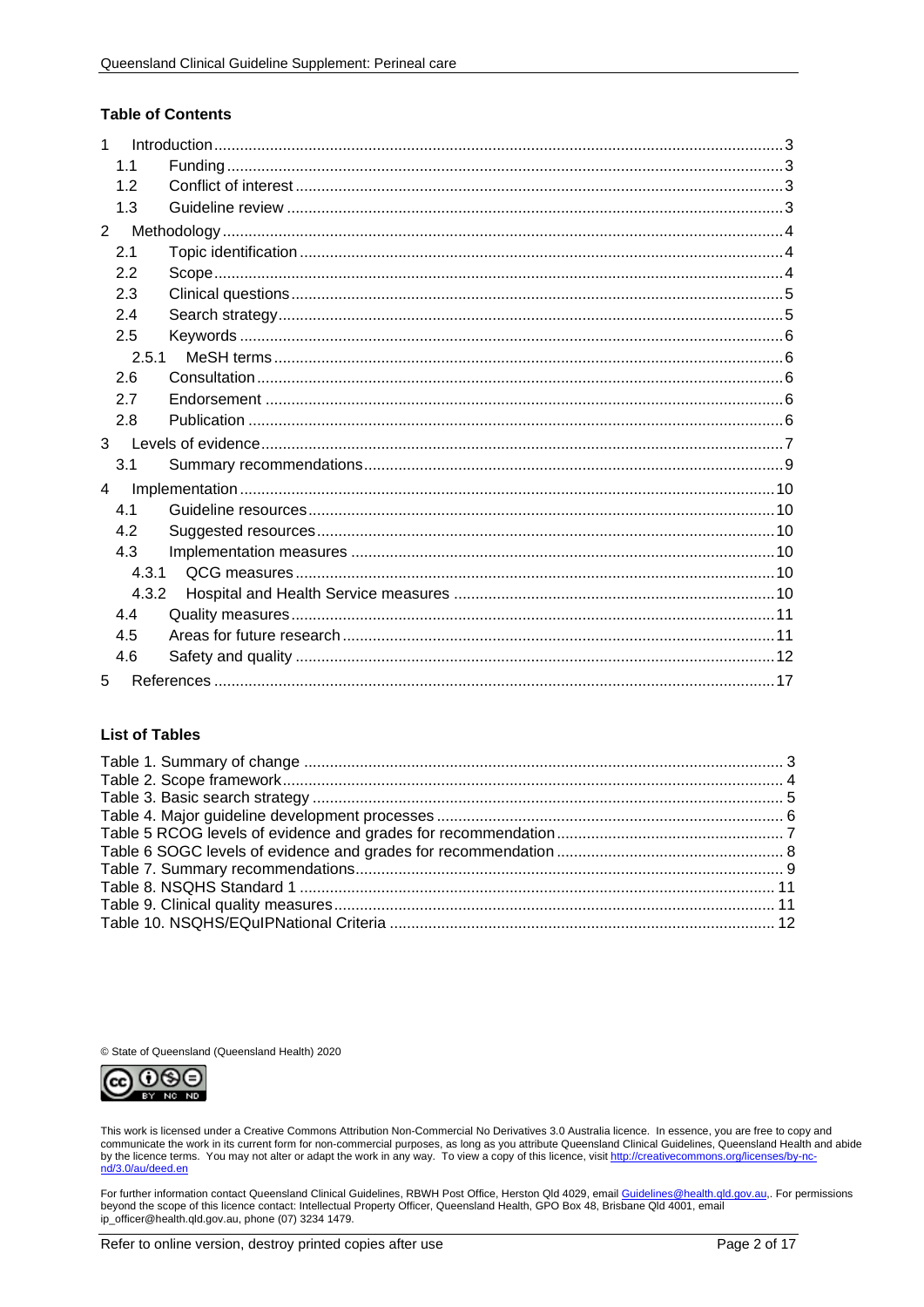# <span id="page-2-0"></span>**1 Introduction**

This document is a supplement to the Queensland Clinical Guideline (QCG) *Perineal care.* It provides supplementary information regarding guideline development, makes summary recommendations, suggests measures to assist implementation and quality activities and summarises changes (if any) to the guideline since original publication. Refer to the guideline for abbreviations, acronyms, flow charts and acknowledgements.

# <span id="page-2-1"></span>**1.1 Funding**

The development of this guideline was funded by Healthcare Improvement Unit, Queensland Health. Consumer representatives were paid a standard fee. Other working party members participated on a voluntary basis.

# <span id="page-2-2"></span>**1.2 Conflict of interest**

Declarations of conflict of interest were sought from working party members as per the Queensland Clinical Guidelines *[Conflict of Interest](http://www.health.qld.gov.au/qcg/documents/o_conflict1-0.pdf)* statement. Two conflicts of interest declarations were managed in accordance with the statement.

# <span id="page-2-3"></span>**1.3 Guideline review**

Queensland clinical guidelines are reviewed every 5 years or earlier if significant new evidence emerges. [Table 1](#page-2-4) provides a summary of changes made to the guidelines since original publication.

| <b>Publication date</b><br>Endorsed by:                                         | <b>Identifier</b> | <b>Summary of major change</b>                                                                                                                                                                                                                                                                                                                                                                                                                                                         |
|---------------------------------------------------------------------------------|-------------------|----------------------------------------------------------------------------------------------------------------------------------------------------------------------------------------------------------------------------------------------------------------------------------------------------------------------------------------------------------------------------------------------------------------------------------------------------------------------------------------|
| <b>May 2012</b>                                                                 | MN12.30-V1-R17    | First publication                                                                                                                                                                                                                                                                                                                                                                                                                                                                      |
| <b>March 2015</b>                                                               | MN12.30-V2-R17    | Minor formatting, brand and name updates<br>Added to Section 7.1 Table 15 (page 20):<br>Avoid Codeine Phosphate or Codeine<br>containing preparations in breastfeeding<br>women (Codeine Phosphate is a category L4<br>in lactation i.e. possibly hazardous).<br>Removed example of Codeine as pain relief.<br>Amendment Section 3.3 Perineal stretching<br>device (page 10). Technique amended to<br>more closely reflect written device<br>instructions as provided by manufacturer. |
| <b>June 2018</b><br>Statewide Maternity and<br><b>Neonatal Clinical Network</b> | MN18.30-V3-R23    | Full review                                                                                                                                                                                                                                                                                                                                                                                                                                                                            |
| September 2020                                                                  | MN18.30-V4-R23    | Updated<br>• Minor formatting updates<br>• Section 1.1 Australian context<br>o IHPA financial penalties<br>o WHA collaborative information<br>Section 8.2 Antibiotics<br>o Updated to align with Therapeutic<br>Guidelines<br>Added<br>• Section 5.7 Instrumental birth<br>o Reference to QCG Instrumental vaginal<br>birth for prophylactic antibiotics                                                                                                                               |

<span id="page-2-4"></span>Table 1. Summary of change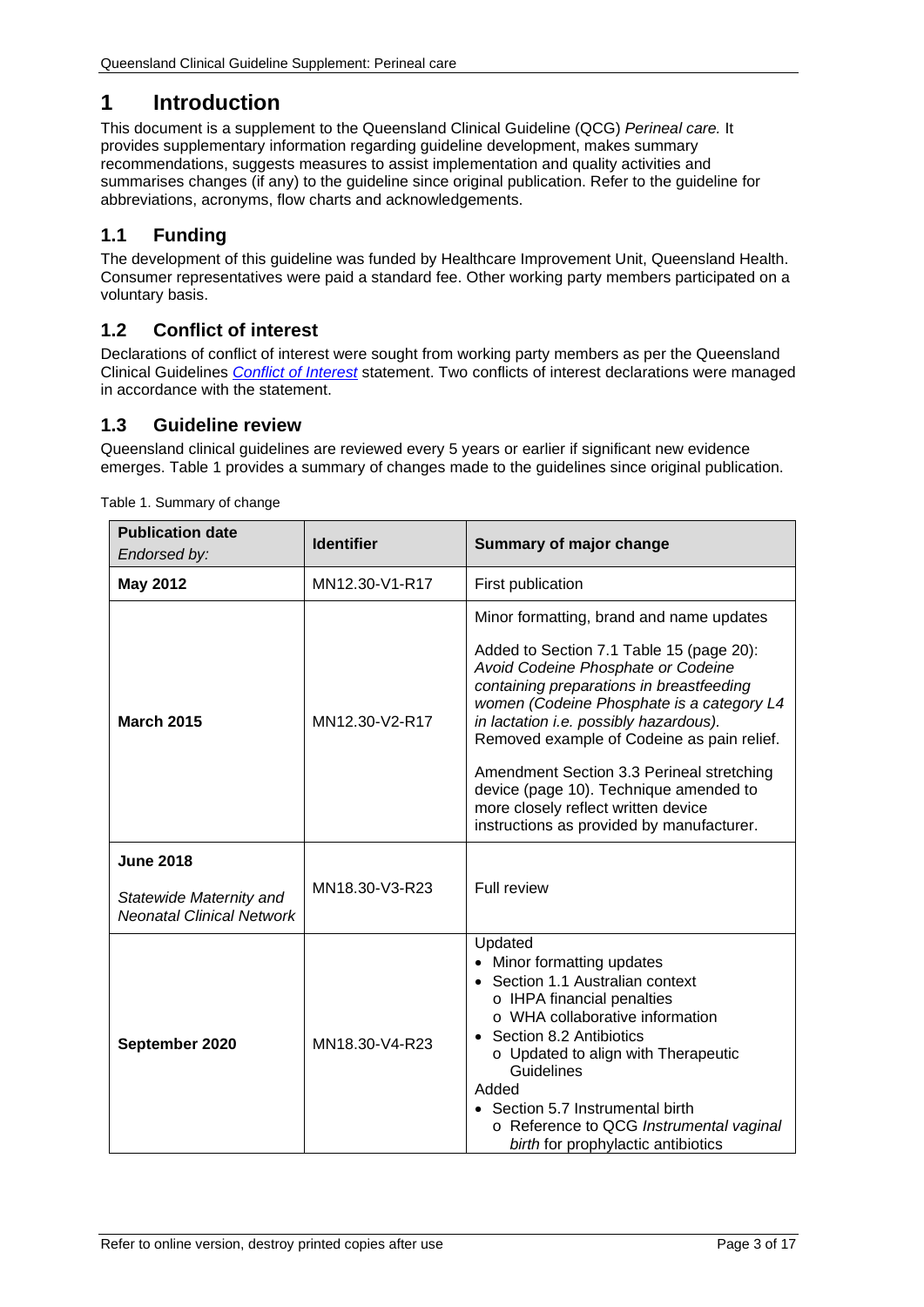# <span id="page-3-0"></span>**2 Methodology**

Queensland Clinical Guidelines (QCG) follows a rigorous process of guideline development. This process was endorsed by the Queensland Health Patient Safety and Quality Executive Committee in December 2009. The guidelines are best described as 'evidence informed consensus guidelines' and draw from the evidence base of existing national and international guidelines and the expert opinion of the working party.

# <span id="page-3-1"></span>**2.1 Topic identification**

The topic was identified as a priority by the Statewide Maternity and Neonatal Clinical Network at a forum in 2009.

# <span id="page-3-2"></span>**2.2 Scope**

<span id="page-3-3"></span>The scope of the guideline was determined using the following framework.

|  | Table 2. Scope framework |
|--|--------------------------|
|--|--------------------------|

| <b>Scope framework</b>                                                            |                                                                                                                                                                                                                                                                                                                                                                                                                                                                                                                                                                                                                                                                                               |  |  |  |  |  |
|-----------------------------------------------------------------------------------|-----------------------------------------------------------------------------------------------------------------------------------------------------------------------------------------------------------------------------------------------------------------------------------------------------------------------------------------------------------------------------------------------------------------------------------------------------------------------------------------------------------------------------------------------------------------------------------------------------------------------------------------------------------------------------------------------|--|--|--|--|--|
| <b>Population</b><br>Women during the antenatal, intrapartum and postnatal period |                                                                                                                                                                                                                                                                                                                                                                                                                                                                                                                                                                                                                                                                                               |  |  |  |  |  |
| <b>Purpose</b>                                                                    | Provide evidence based guidance related to:<br>• Risk factors for perineal injury<br>Reducing risk of severe perineal injury<br>• Assessment, classification and diagnosis of perineal injury<br>Perineal repair and management<br>• Possible complications related to perineal injuries<br>Perineal care for women who have experienced FGM (female genital<br>mutilation)<br>• Postpartum perineal care<br>• Planning the next birth following OASIS                                                                                                                                                                                                                                        |  |  |  |  |  |
| Outcome                                                                           | Support:<br>• Identification of women at risk of perineal injury<br>• Promotion of evidence-based strategies to minimise risk of perineal injury<br>• Standardised classification of perineal injuries<br>• Accurate assessment and correct diagnosis of perineal injury<br>Best practice for perineal repair and management<br>• Early recognition and reduction in postnatal perineal complications<br>• Optimal follow-up care resulting in timely healing, reduced perineal pain, and<br>timely return to normal function<br>• Timely notification of the woman's General Practitioner or other primary care<br>provider<br>Informed decision making regarding the next birth after OASIS |  |  |  |  |  |
| <b>Exclusions</b>                                                                 | • Routine antenatal, intrapartum and postpartum care<br>Management of anaesthesia<br>• Women having an elective caesarean section<br>Reproductive tract trauma and repair including<br>o Cervical tears<br>o Lower uterine segment tears<br>Procedural instructions on perineal infiltration, episiotomy and perineal repair<br>Long term management of complications from perineal injury (e.g.<br>dyspareunia, incontinence)                                                                                                                                                                                                                                                                |  |  |  |  |  |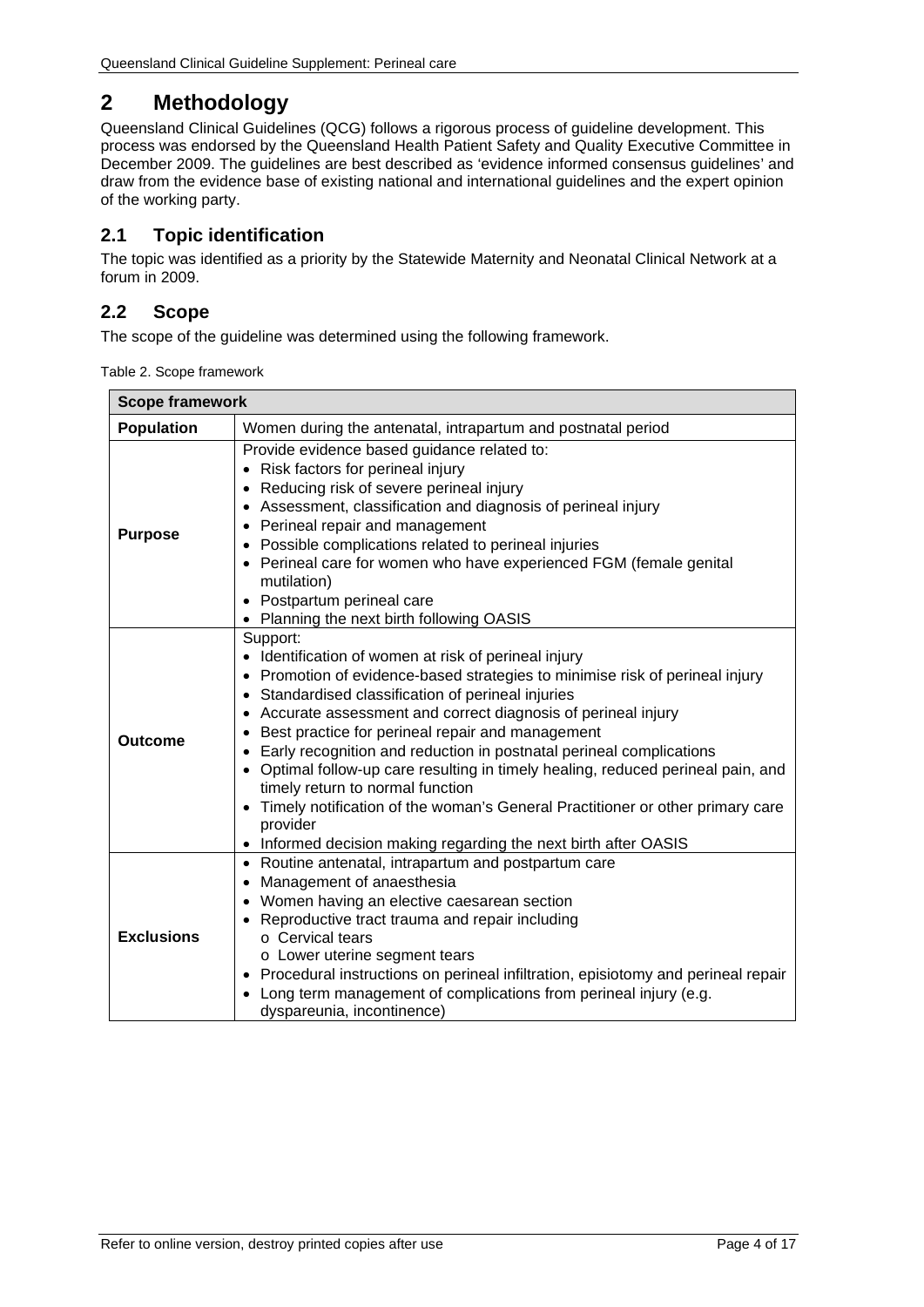## <span id="page-4-0"></span>**2.3 Clinical questions**

The following clinical questions were generated to inform the guideline scope and purpose:

- Who is at risk of perineal injury?
- What measures reduce the risk of perineal injury?
- When and how should episiotomies be used?
- What are the specific care needs of women with infibulated genital mutilation?
- How are perineal injuries defined, classified and assessed?
- What is best practice for perineal repair?
- What is best practice care postnatally following a perineal injury?
- Following OASIS, what factors impact on the decision about future mode of birth?
- What are the major complications of perineal injury, and how are they detected and managed?

## <span id="page-4-1"></span>**2.4 Search strategy**

A search of the literature was conducted during April–June 2017. The QCG search strategy is an iterative process that is repeated and amended as guideline development occurs (e.g. if additional areas of interest emerge, areas of contention requiring more extensive review are identified or new evidence is identified). All guidelines are developed using a basic search strategy. This involves both a formal and informal approach.

<span id="page-4-2"></span>

|  |  |  | Table 3. Basic search strategy |
|--|--|--|--------------------------------|
|--|--|--|--------------------------------|

| <b>Step</b>      |                                                                                                             | <b>Consideration</b>                                                                                                                                                                                                                                                                                                                                                                                                                                                                                                                                                       |  |  |
|------------------|-------------------------------------------------------------------------------------------------------------|----------------------------------------------------------------------------------------------------------------------------------------------------------------------------------------------------------------------------------------------------------------------------------------------------------------------------------------------------------------------------------------------------------------------------------------------------------------------------------------------------------------------------------------------------------------------------|--|--|
| 1.               | Review clinical guidelines<br>developed by other<br>reputable groups relevant to<br>the clinical speciality | This may include national and/or international guideline<br>$\bullet$<br>writers, professional organisations, government<br>organisations, state based groups.<br>This assists the guideline writer to identify:<br>$\bullet$<br>o The scope and breadth of what others have found useful<br>for clinicians and informs the scope and clinical question<br>development<br>o Identify resources commonly found in guidelines such as<br>flowcharts, audit criteria and levels of evidence<br>o Identify common search and key terms<br>o Identify common and key references |  |  |
| 2.               | Undertake a foundation<br>search using key search<br>terms                                                  | • Construct a search using common search and key terms<br>identified during Step 1 above<br>Search the following databases<br>$\bullet$<br>o PubMed<br>o CINAHL<br>o Medline<br>o Cochrane Central Register of Controlled Trials<br>o EBSCO<br>o Embase<br>Studies published in English less than or equal to 5 years<br>previous are reviewed in the first instance. Other years<br>may be searched as are relevant to the topic<br>• Save and document the search<br>Add other databases as relevant to the clinical area                                                |  |  |
| 3.               | Develop search word list for<br>each clinical question.                                                     | • This may require the development of clinical sub-questions<br>beyond those identified in the initial scope.<br>• Using the foundation search performed at Step 2 as the<br>baseline search framework, refine the search using the<br>specific terms developed for the clinical question<br>• Save and document the search strategy undertaken for<br>each clinical question                                                                                                                                                                                              |  |  |
| $\overline{4}$ . | Other search strategies                                                                                     | • Search the reference lists of reports and articles for<br>additional studies<br>Access other sources for relevant literature<br>o Known resource sites<br>o Internet search engines<br>o Relevant text books                                                                                                                                                                                                                                                                                                                                                             |  |  |

Refer to online version, destroy printed copies after use Page 1988 and Separate Rege 5 of 17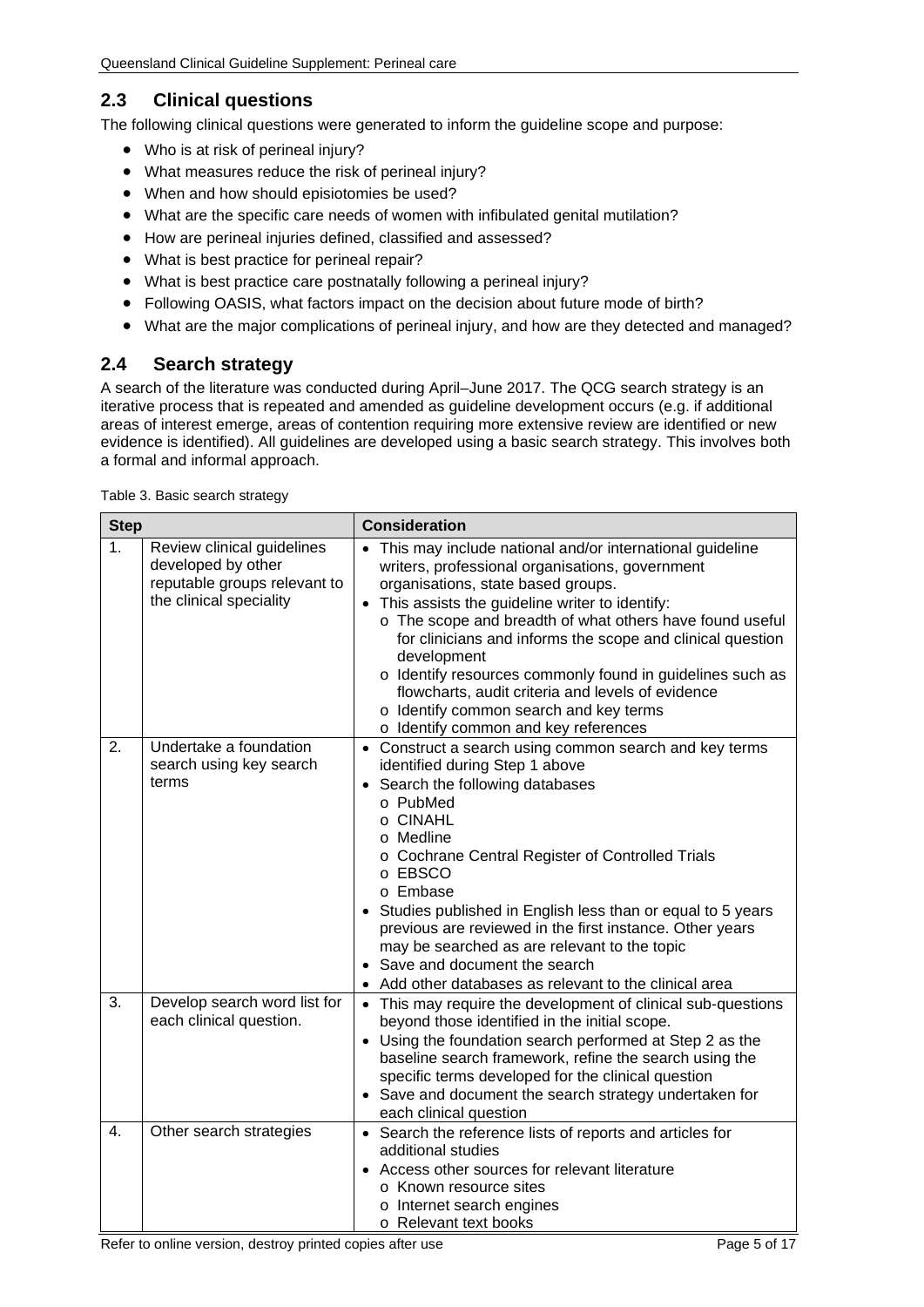## <span id="page-5-0"></span>**2.5 Keywords**

The following keywords were used in the basic search strategy: perineal care, Obstetric Anal Sphincter Injury, OASI, OASIS, Severe Perineal Trauma, first degree, second degree, third degree, fourth degree, instrumental birth, perineal assessment, perineal repair, FGM, female genital mutilation, risk factors, risk reduction, labo\*r, hands on, hands off, hands poised, perineal massage, episiotomy, mediolateral episiotomy, puerperal genital h\*ematoma, c\*esarean section, decision making, pelvic floor muscle training, second stage, guideline, follow up, prevention, risk reduction Other keywords may have been used for specific aspects of the guideline.

#### <span id="page-5-1"></span>**2.5.1 MeSH terms**

<span id="page-5-2"></span>Australia, Birth, Delivery, Humans, Labo\*r, Perineum

### **2.6 Consultation**

Major consultative and development processes occurred between July 2017 and December 2017. These are outlined in [Table 4.](#page-5-5)

| <b>Process</b>                   | <b>Activity</b>                                                                                                                                                                                                                                                                                                                                                                                                   |
|----------------------------------|-------------------------------------------------------------------------------------------------------------------------------------------------------------------------------------------------------------------------------------------------------------------------------------------------------------------------------------------------------------------------------------------------------------------|
| <b>Clinical lead</b>             | The nominated Clinical Lead was approved by QCG Steering Committee<br>$\bullet$                                                                                                                                                                                                                                                                                                                                   |
| <b>Consumer</b><br>participation | • Consumer participation was invited from a range of consumer focused<br>organisations who had previously accepted an invitation for on-going<br>involvement with OCG                                                                                                                                                                                                                                             |
| <b>Working party</b>             | • An EOI for working party membership was distributed via email to<br>Queensland clinicians and stakeholders in October 2017.<br>The working party was recruited from responses received<br>$\bullet$<br>Working party members who participated in the working party consultation<br>processes are acknowledged in the guideline<br>Working party consultation occurred in a virtual group via email<br>$\bullet$ |
| <b>Statewide</b><br>consultation | • Consultation was invited from Queensland clinicians and stakeholders<br>during November 2017-December 2017<br>Feedback was received primarily via email<br>٠<br>All feedback was compiled and provided to the clinical lead and working<br>$\bullet$<br>party members for review and comment                                                                                                                    |

<span id="page-5-5"></span>Table 4. Major guideline development processes

## <span id="page-5-3"></span>**2.7 Endorsement**

The guideline was endorsed by the:

- Queensland Clinical Guidelines Steering Committee in May 2018
- Statewide Maternity and Neonatal Clinical Network (Queensland) in May 2018

#### <span id="page-5-4"></span>**2.8 Publication**

The guideline and guideline supplement were published on the QCG website in June 2018.

The guideline can be cited as:

Queensland Clinical Guidelines. Perineal care. Guideline No. MN18.30-V4-R23. Queensland Health. 2018. Available from: [http://www.health.qld.gov.au/qcg.](http://www.health.qld.gov.au/qcg)

The quideline supplement can be cited as:

Queensland Clinical Guidelines. Supplement: Perineal care. Guideline No. MN18.30-V4-R23. Queensland Health. 2018. Available from: [http://www.health.qld.gov.au/qcg.](http://www.health.qld.gov.au/qcg)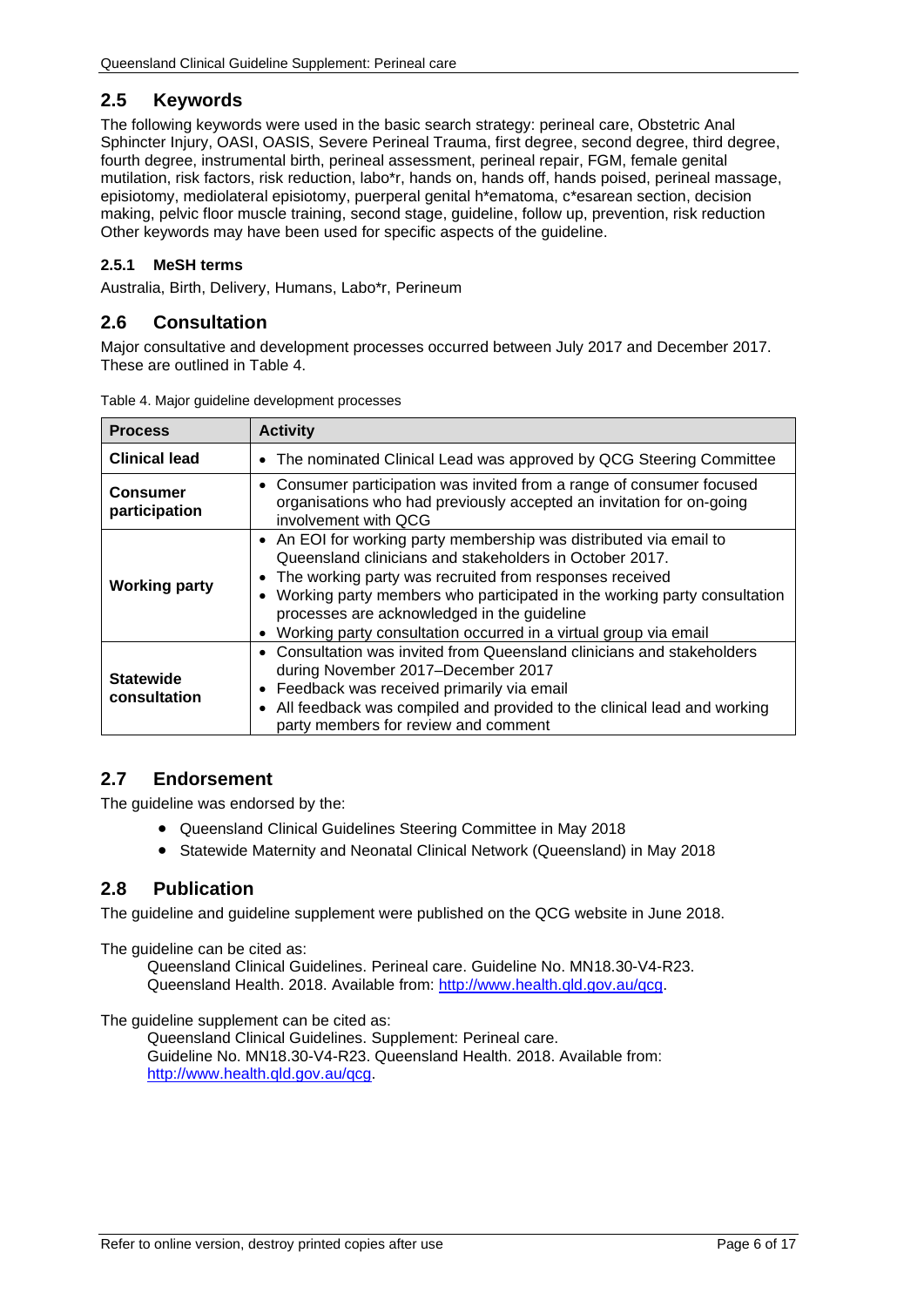# <span id="page-6-0"></span>**3 Levels of evidence**

The levels of evidence identified by the Royal College of Obstetricians (RCOG) in [Table 5](#page-6-1) and the Society of Obstetricians and Gynaecologists in Canada (SOGC) were used to inform the summary recommendations. In addition, some consensus recommendations are opinions based on respected authorities, descriptive studies, reports of expert committees or the clinical experience of the working party.

<span id="page-6-1"></span>Table 5 RCOG levels of evidence and grades for recommendation

|         | <b>Classification of evidence levels</b>                                                                                                                                                                                                    |              | <b>Grades of recommendations</b>                                                                                                                                                                                     |
|---------|---------------------------------------------------------------------------------------------------------------------------------------------------------------------------------------------------------------------------------------------|--------------|----------------------------------------------------------------------------------------------------------------------------------------------------------------------------------------------------------------------|
| $1 + +$ | High-quality meta-analyses, systematic<br>reviews of randomised controlled trials<br>or randomised controlled trials with a<br>very low risk of bias                                                                                        | A            | At least one meta-analysis, systematic<br>review or randomised controlled trial rated<br>as 1++, and directly applicable to the<br>target populations; or A systematic review                                        |
| $1+$    | Well-conducted meta-analyses,<br>systematic reviews of randomised<br>controlled trials or randomised<br>controlled trials with a low risk of bias                                                                                           |              | of randomised controlled trials or a body<br>of evidence consisting principally of<br>studies rated as 1+, directly applicable to<br>the target population and demonstrating<br>overall consistency of results       |
| $1 -$   | Meta-analyses, systematic reviews of<br>randomised controlled trials or<br>randomised controlled trials with a high<br>risk of bias                                                                                                         | B            | A body of evidence including studies<br>rated as 2++ directly applicable to the<br>target population, and demonstrating<br>overall consistence of results; or                                                        |
| $2 + +$ | High-quality systematic reviews of case-<br>control or cohort studies or high-quality<br>case-control or cohort studies with a<br>very low risk of confounding, bias or<br>chance and a high probability that the<br>relationship is causal |              | Extrapolated evidence from studies rated<br>as $1++$ or $1+$                                                                                                                                                         |
| $2+$    | Well-conducted case-control or cohort<br>studies with a low risk of confounding,<br>bias or chance and a moderate<br>probability that the relationship is causal                                                                            | $\mathsf{C}$ | A body of evidence including studies<br>rated as 2+ directly applicable to the<br>target population, and demonstrating<br>overall consistency of results; or<br>Extrapolated evidence from studies rated<br>as $2++$ |
| $2-$    | Case-control or cohort studies with a<br>high risk of confounding, bias or chance<br>and a significant risk that the<br>relationship is not causal                                                                                          | D            | Evidence level 3 or 4; or<br>Extrapolated evidence from studies rated<br>as $2+$                                                                                                                                     |
| 3       | Non-analytical studies, e.g. case<br>reports, case series                                                                                                                                                                                   |              |                                                                                                                                                                                                                      |
| 4       | Expert opinion                                                                                                                                                                                                                              | ☑            | Recommended best practice based on<br>the clinical experience of the guideline<br>development group                                                                                                                  |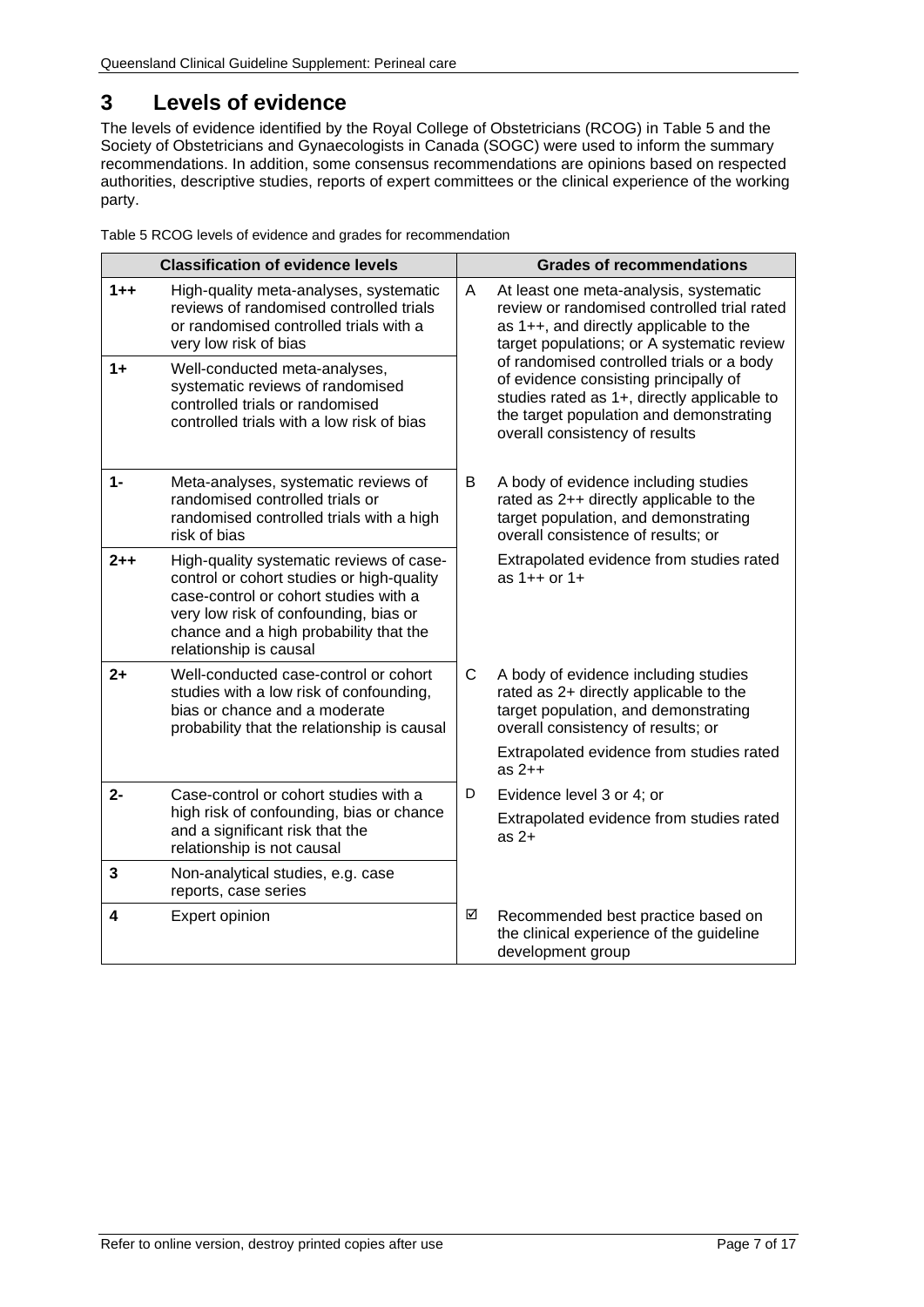|        | <b>Quality of evidence assessment</b>                                                                                                                                                     |   | <b>Classification of recommendations</b>                                                                                                                                                                |
|--------|-------------------------------------------------------------------------------------------------------------------------------------------------------------------------------------------|---|---------------------------------------------------------------------------------------------------------------------------------------------------------------------------------------------------------|
|        | Evidence obtained from at least one<br>properly randomized controlled trial                                                                                                               | A | There is good evidence to recommend the<br>clinical preventive action                                                                                                                                   |
| $II-1$ | Evidence from well-designed controlled<br>trials without randomization                                                                                                                    | B | There is fair evidence to recommend the<br>clinical preventive action                                                                                                                                   |
| $II-2$ | Evidence from well-designed cohort<br>(prospective or retrospective) or case-<br>control studies, preferably from more<br>than one centre or research group                               | C | The existing evidence is conflicting and<br>does not allow to make a<br>recommendation for or against use of the<br>clinical preventive action; however, other<br>factors may influence decision-making |
| $II-3$ | Evidence obtained from comparisons<br>between times or places with or without<br>intervention. Dramatic results in<br>uncontrolled experiments could also be<br>included in this category | D | There is fair evidence to recommend<br>against the clinical preventive action                                                                                                                           |
| Ш      | Opinions of respected authorities, based<br>on clinical experience, descriptive<br>studies, or reports of expert committees                                                               | Е | There is good evidence to recommend<br>against the clinical preventive action                                                                                                                           |
|        |                                                                                                                                                                                           | L | There is insufficient evidence (in quantity<br>or quality) to make a recommendation;<br>however, other factors may influence<br>decision-making                                                         |

<span id="page-7-0"></span>Table 6 SOGC levels of evidence and grades for recommendation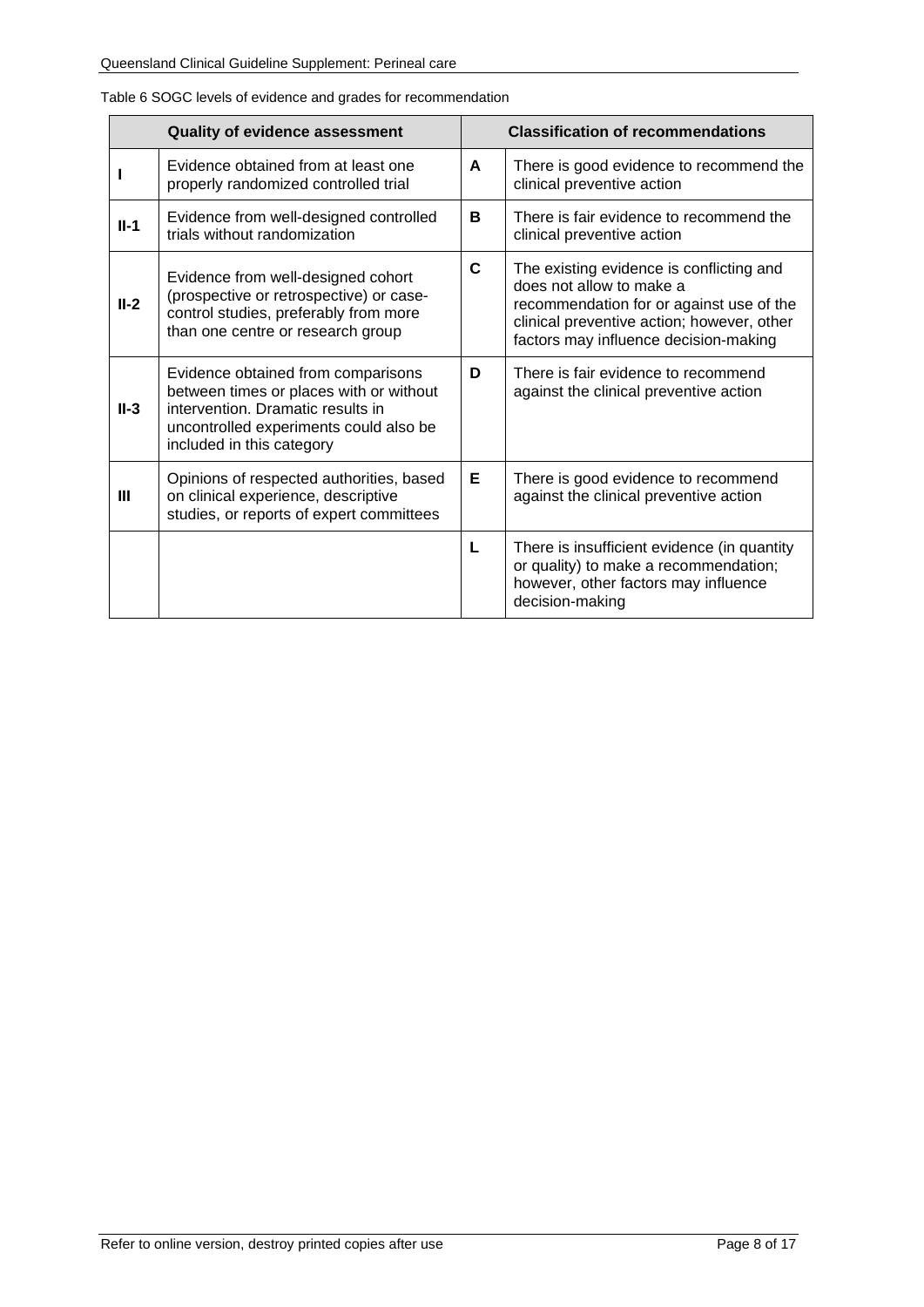#### <span id="page-8-0"></span>**3.1 Summary recommendations**

Summary recommendations and levels of evidence are outlined in [Table 7.](#page-8-1)

<span id="page-8-1"></span>Table 7. Summary recommendations

|                | <b>Recommendation</b>                                                                                                                                                                                                                                               | <b>Grading of evidence</b> |
|----------------|---------------------------------------------------------------------------------------------------------------------------------------------------------------------------------------------------------------------------------------------------------------------|----------------------------|
| 1              | Use classifications outlined in the guideline to describe any<br>obstetric anal sphincter injury <sup>1</sup>                                                                                                                                                       | D                          |
| $\mathbf 2$    | Follow a policy of restricted episiotomy rather than routine<br>I-A<br>episiotomy for prevention of OASIS <sup>2</sup>                                                                                                                                              |                            |
| 3              | Repair can be delayed for 8 to 12 hours with no detrimental effect<br>until a more experienced provider is available for repair <sup>2</sup>                                                                                                                        | I-A                        |
| 4              | Consider mediolateral episiotomy in instrumental births <sup>1</sup>                                                                                                                                                                                                | D                          |
| 5              | Warm compression during second stage of labour reduces risk of<br>OASISs <sup>1</sup>                                                                                                                                                                               | A                          |
| 6              | Examine all women carefully for perineal or vaginal tears. For<br>women with tear more than superficial in depth, recommend<br>systematic rectal examination for OASIS prior to repair <sup>2</sup>                                                                 | $II-2B$                    |
| $\overline{7}$ | Ensure OASI repair is performed by an appropriately trained<br>clinician <sup>1</sup>                                                                                                                                                                               | D                          |
| 8              | Repair OASIs in an operating theatre under regional or general<br>anaesthetic, with good lighting and appropriate instruments <sup>1</sup>                                                                                                                          | ☑                          |
| 9              | Use broad-spectrum antibiotics following repair of OASIS to reduce<br>risk of postoperative infection and wound dehiscence <sup>1</sup>                                                                                                                             | В                          |
| 10             | Prescribe laxatives following primary repair of OASIS as they are<br>associated with earlier and less painful first bowel motions and<br>earlier discharge. Constipating agents and bulking agents are not<br>recommended <sup>2</sup>                              | I-A                        |
| 11             | Review women who have undergone OASIS repair at a convenient<br>time (usually 6-12 weeks postpartum). Where possible, review by<br>clinicians with special interest in OASIS <sup>1</sup>                                                                           | ☑                          |
| 12             | Counsel women who have sustained OASIs in a previous<br>pregnancy about mode of birth and clearly document discussion in<br>record <sup>1</sup>                                                                                                                     | ☑                          |
| 13             | Non-steroidal anti-inflammatories and paracetamol are the first-line<br>analgesics. Use opioids with caution. Avoid constipation by using a<br>laxative or stool softener <sup>2</sup>                                                                              | I-A                        |
| 14             | Ask all women about history of FGM at their booking in visit<br>irrespective of country of origin so that FGM can be identified early<br>in pregnancy. Document this in maternity record <sup>3</sup>                                                               | ☑                          |
| 15             | De-infibulation may be performed antenatally, in the first stage of<br>labour, or at the time of birth and can usually be performed under<br>local anaesthetic in a birthing room. It can also be performed<br>perioperatively after caesarean section <sup>3</sup> | ☑                          |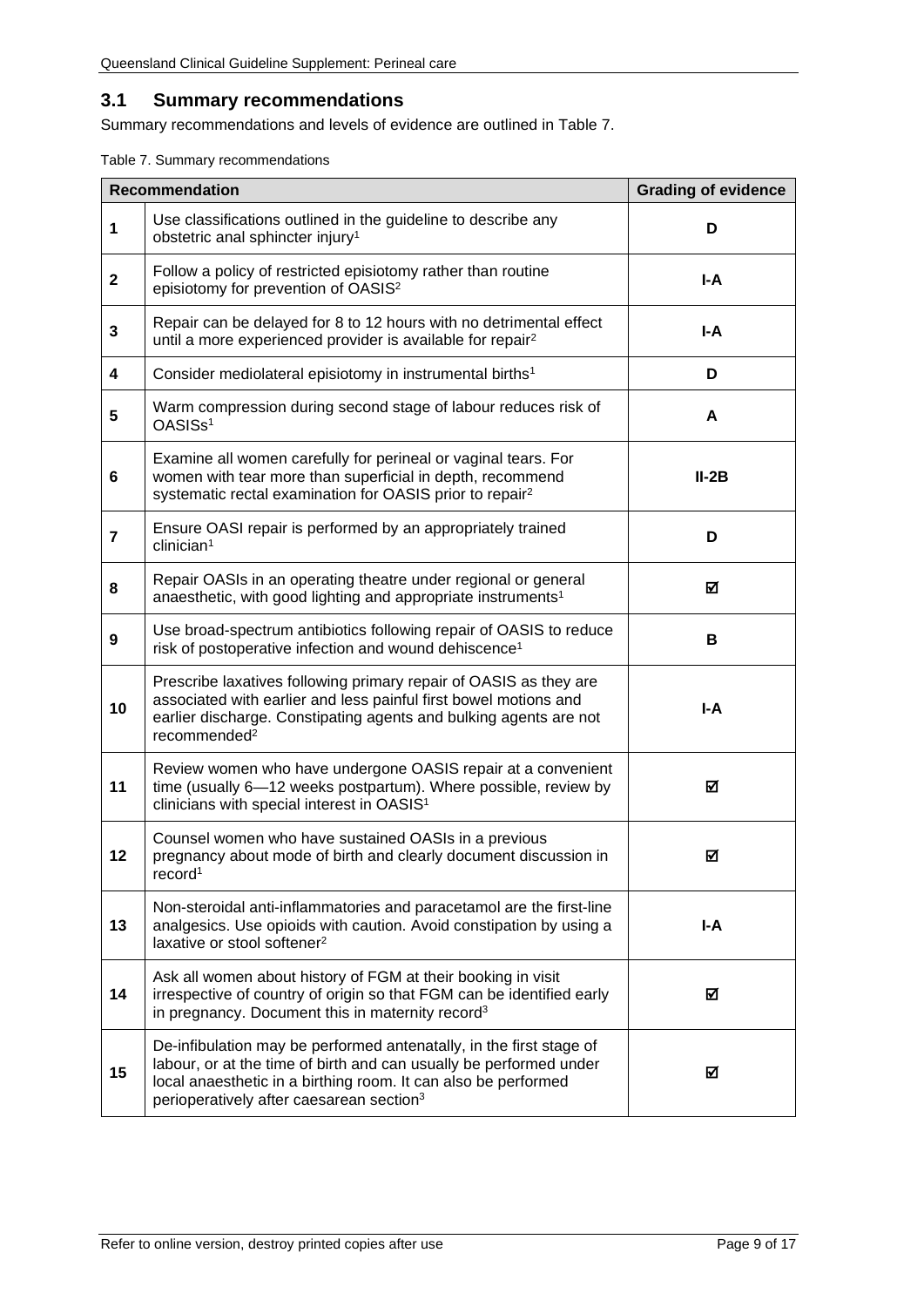# <span id="page-9-0"></span>**4 Implementation**

This guideline is applicable to all Queensland public and private maternity facilities. It can be downloaded in Portable Document Format (PDF) from [www.health.qld.gov.au/qcg](http://www.health.qld.gov.au/qcg)

### <span id="page-9-1"></span>**4.1 Guideline resources**

The following guideline components are provided on the website as separate resources:

- Flowchart: Perineal care: Antenatal and intrapartum perineal care
- Flowchart: Perineal care: Perineal assessment and repair
- Education resource: Perineal care
- Knowledge assessment: Perineal care
- Auditing resources: Perineal care
- Parent information:

#### <span id="page-9-2"></span>**4.2 Suggested resources**

During the development process stakeholders identified additional resources with potential to complement and enhance guideline implementation and application. The following resources have not been sourced or developed by QCG but are suggested as complimentary to the guideline:

- Parent information
- Establish clear local protocols for management of OASIS1
- Information about OASIS, recommended care following OASIS and implications for future birth

#### <span id="page-9-3"></span>**4.3 Implementation measures**

Suggested activities to assist implementation of the guideline are outlined below.

#### <span id="page-9-4"></span>**4.3.1 QCG measures**

- Notify Chief Executive Officer and relevant stakeholders
- Monitor emerging new evidence to ensure guideline reflects contemporaneous practice
- Capture user feedback
- Record and manage change requests
- Review quideline in 2023

#### <span id="page-9-5"></span>**4.3.2 Hospital and Health Service measures**

Initiate, promote and support local systems and processes to integrate the guideline into clinical practice, including:

- Hospital and Health Service (HHS) Executive endorse the guidelines and their use in the HHS and communicate this to staff
- Promote the introduction of the guideline to relevant health care professionals
- Support education and training opportunities relevant to the guideline and service capabilities
- Align clinical care with guideline recommendations
- Undertake relevant implementation activities as outlined in the *Guideline implementation checklist* available at [www.health.qld.gov.au/qcg](http://www.health.qld.gov.au/qcg)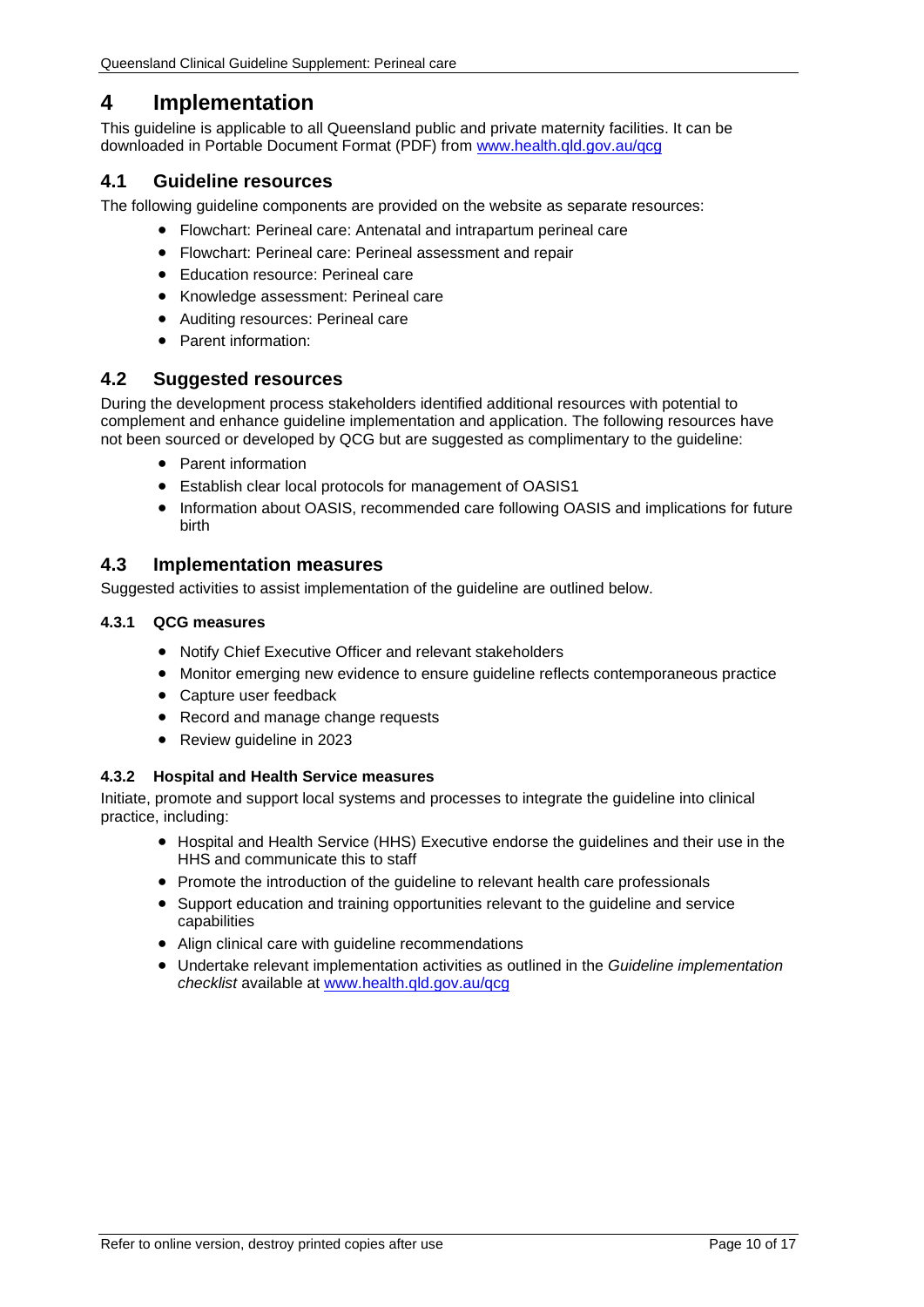#### <span id="page-10-0"></span>**4.4 Quality measures**

Auditing of guideline recommendations and content assists with identifying quality of care issues and provides evidence of compliance with the National Safety and Quality Health Service (NSQHS) Standards<sup>4</sup> [refer to [Table 8.](#page-10-2) [NSQHS Standard 1\].](#page-10-4) Suggested audit and quality measures are identified in [Table 9. Clinical quality measures.](#page-10-3)

<span id="page-10-4"></span><span id="page-10-2"></span>Table 8. NSQHS Standard 1

| NSQHS Standard 1: Governance for Safety and Quality in Health Service Organisations           |                                                                                                               |  |  |
|-----------------------------------------------------------------------------------------------|---------------------------------------------------------------------------------------------------------------|--|--|
| Clinical Practice: Care provided by the clinical workforce is guided by current best practice |                                                                                                               |  |  |
| <b>Criterion 1.7:</b>                                                                         | <b>Actions required:</b>                                                                                      |  |  |
| Developing and/or applying clinical<br>guidelines or pathways that are                        | 1.7.1 Agreed and documented clinical guidelines<br>and/or pathways are available to the clinical<br>workforce |  |  |
| supported by the best available<br>evidence                                                   | 1.7.2 The use of agreed clinical guidelines by the<br>clinical workforce is monitored                         |  |  |

<span id="page-10-3"></span>The following clinical quality measures are suggested:

Table 9. Clinical quality measures

| <b>No</b> | <b>Audit criteria</b>                                                                                                                                                                                                                                                                                                          | <b>Guideline Section</b> |
|-----------|--------------------------------------------------------------------------------------------------------------------------------------------------------------------------------------------------------------------------------------------------------------------------------------------------------------------------------|--------------------------|
| 1.        | Proportion of women informed of antenatal and intrapartum<br>strategies to reduce risk of obstetric anal sphincter injury                                                                                                                                                                                                      | 3 and 4                  |
| 2.        | Proportion of staff trained in detection and repair of perineal<br>injury                                                                                                                                                                                                                                                      | 5                        |
| 3.        | Documentation of systematic examination and assessment of<br>vagina, perineum and rectum prior to perineal repair                                                                                                                                                                                                              | 5                        |
| 4.        | Time interval between birth and perineal repair                                                                                                                                                                                                                                                                                | 5                        |
| 5.        | Women's satisfaction with pain relief during perineal repair                                                                                                                                                                                                                                                                   | 5                        |
| 6.        | Proportion of women who sustain obstetric anal sphincter<br>injury                                                                                                                                                                                                                                                             | $\overline{2}$           |
| 7.        | Proportion of women with complications from perineal injury<br>and/or repair                                                                                                                                                                                                                                                   | 6 and 7                  |
| 8.        | Proportion of episiotomies cut at optimal angle                                                                                                                                                                                                                                                                                | 4.6                      |
| 9.        | Proportion of women who sustained obstetric anal sphincter<br>injury and<br>• Had the injury repaired in theatre<br>Were offered postnatal follow up appointments<br>• Were referred to physiotherapist<br>Were referred to continence nurse<br>• Were offered postnatal debriefing and counselling regarding<br>future births | 2, 5 and 7               |

## <span id="page-10-1"></span>**4.5 Areas for future research**

During development the following areas where identified as having limited or poor quality evidence to inform clinical decision making. Further research in these areas may be useful.

- High quality randomised controlled trials comparing hands on and hands off (or poised) on the risk of OASIS and women's satisfaction with birth experience
- The relationship between episiotomy and OASIS
- Perineal indications for episiotomy
- Episiotomy and instrumental birth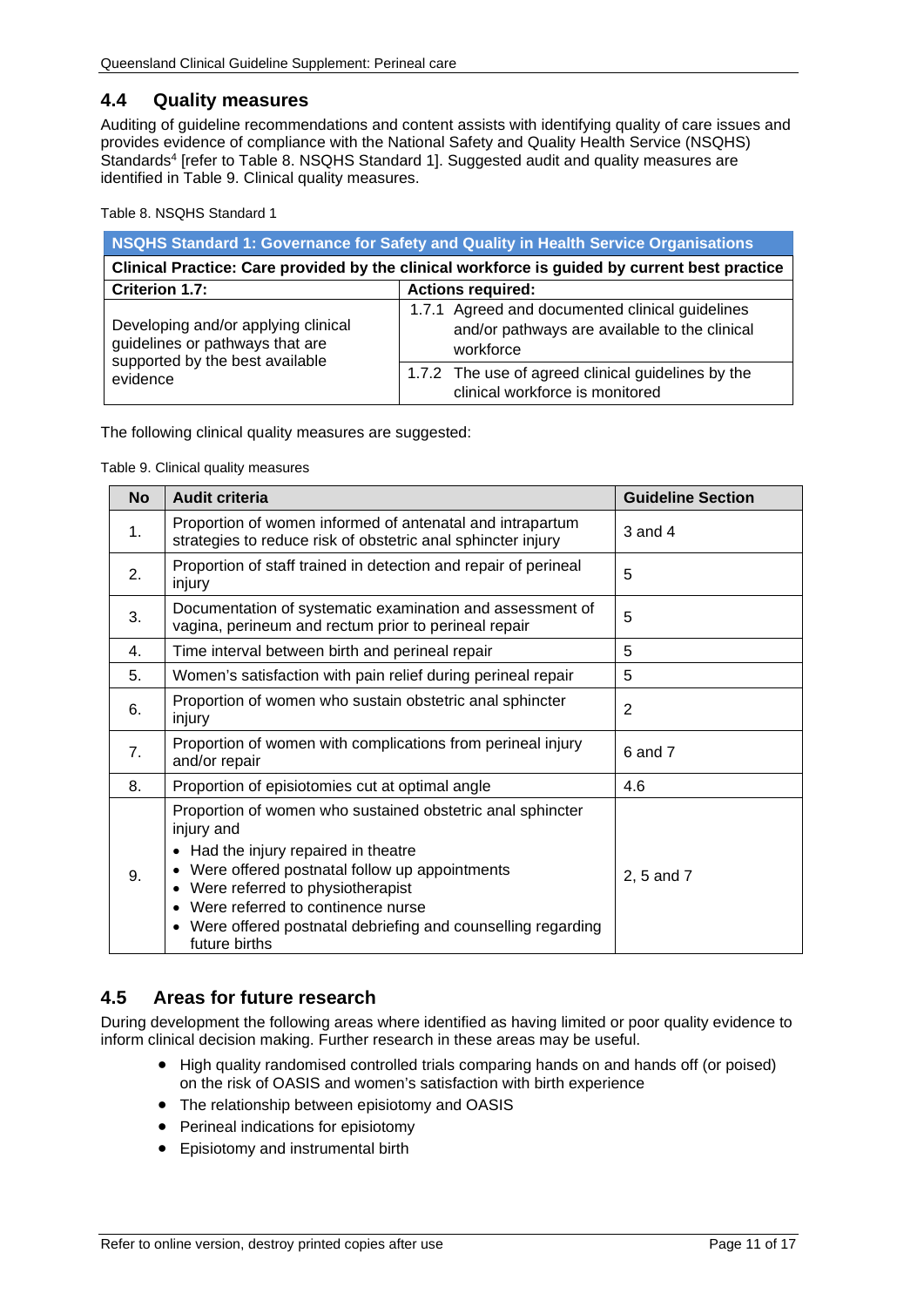# **4.6 Safety and quality**

In conjunction with the Queensland Clinical Guideline *Standard care2*, implementation of this guideline provides evidence of compliance with the National Safety and Quality Health Service Standards and Australian Council on Healthcare Standards (ACHS) Evaluation and Quality Improvement Program (EQuIP) National accreditation programs. 4,5

Table 10. NSQHS/EQuIPNational Criteria

<span id="page-11-1"></span><span id="page-11-0"></span>

| <b>NSQHS/EQuIPNational Criteria</b>                                                                                                                                                                                              | <b>Actions required</b>                                                                                                                                                                                                                                                                                                                                                                                                                                                   | $\boxtimes$ Evidence of compliance                                                                                                                                                                                                                                                                                                                                                                                                                                                                      |  |  |  |
|----------------------------------------------------------------------------------------------------------------------------------------------------------------------------------------------------------------------------------|---------------------------------------------------------------------------------------------------------------------------------------------------------------------------------------------------------------------------------------------------------------------------------------------------------------------------------------------------------------------------------------------------------------------------------------------------------------------------|---------------------------------------------------------------------------------------------------------------------------------------------------------------------------------------------------------------------------------------------------------------------------------------------------------------------------------------------------------------------------------------------------------------------------------------------------------------------------------------------------------|--|--|--|
| <b>NSQHS Standard 1: Clinical governance</b>                                                                                                                                                                                     |                                                                                                                                                                                                                                                                                                                                                                                                                                                                           |                                                                                                                                                                                                                                                                                                                                                                                                                                                                                                         |  |  |  |
| Patient safety and quality systems<br>Safety and quality systems are<br>integrated with governance processes<br>to enable organisations to actively<br>manage and improve the safety and<br>quality of health care for patients. | Diversity and high risk groups<br>1.15 The health service organisation:<br>a. Identifies the diversity of the consumers using its services<br>b. Identifies groups of patients using its services who are at higher<br>risk of harm<br>c. Incorporates information on the diversity of its consumers and<br>higher-risk groups into the planning and delivery of care                                                                                                     | ☑<br>Assessment and care appropriate to the cohort of patients is<br>identified in the guideline<br>High risk groups are identified in the guideline<br>☑<br>☑<br>The guideline is based on the best available evidence                                                                                                                                                                                                                                                                                 |  |  |  |
| <b>Clinical performance and</b><br>effectiveness<br>The workforce has the right<br>qualifications, skills and supervision to                                                                                                     | <b>Evidence based care</b><br>1.27 The health service organisation has processes that:<br>a. Provide clinicians with ready access to best-practice guidelines,<br>integrated care pathways, clinical pathways and decision support<br>tools relevant to their clinical practice<br>b. Support clinicians to use the best available evidence, including<br>relevant clinical care standards developed by the Australian<br>Commission on Safety and Quality in Health Care | ☑ Queensland Clinical Guidelines is funded by Queensland Health<br>to develop clinical guidelines relevant to the service line to guide<br>safe patient care across Queensland<br>The guideline provides evidence-based and best practice<br>☑<br>recommendations for care<br>$\boxtimes$ The guideline is endorsed for use in Queensland Health<br>facilities.<br>☑<br>A desktop icon is available on every Queensland Health<br>computer desktop to provide quick and easy access to the<br>quideline |  |  |  |
| provide safe, high-quality health care to<br>patients.                                                                                                                                                                           | Performance management<br>1.22 The health service organisation has valid and reliable<br>performance review processes that:<br>a. Require members of the workforce to regularly take part in a<br>review of their performance<br>b. Identify needs for training and development in safety and quality<br>c. Incorporate information on training requirements into the<br>organisation's training system                                                                   | The guideline has accompanying educational resources to<br>☑<br>support ongoing safety and quality education for identified<br>professional and personal development. The resources are<br>freely available on the internet http://www.health.qld.gov.au/qcg                                                                                                                                                                                                                                            |  |  |  |
| Patient safety and quality systems<br>Safety and quality systems are<br>integrated with governance processes<br>to enable organisations to actively<br>manage and improve the safety and<br>quality of health care for patients. | <b>Policies and procedures</b><br>1.7 The health service organisation uses a risk management<br>approach to:<br>a. Set out, review, and maintain the currency and effectiveness of,<br>policies, procedures and protocols<br>b. Monitor and take action to improve adherence to policies,<br>procedures and protocols<br>c. Review compliance with legislation, regulation and jurisdictional<br>requirements                                                             | $\boxtimes$ QCG has established processes to review and maintain all<br>guidelines and associated resources<br>☑ Change requests are managed to ensure currency of published<br>quidelines<br>Implementation tools and checklist are provided to assist with<br>☑<br>adherence to guidelines<br>Suggested audit criteria are provided in guideline supplement<br>☑<br>The guidelines comply with legislation, regulation and<br>☑<br>jurisdictional requirements                                        |  |  |  |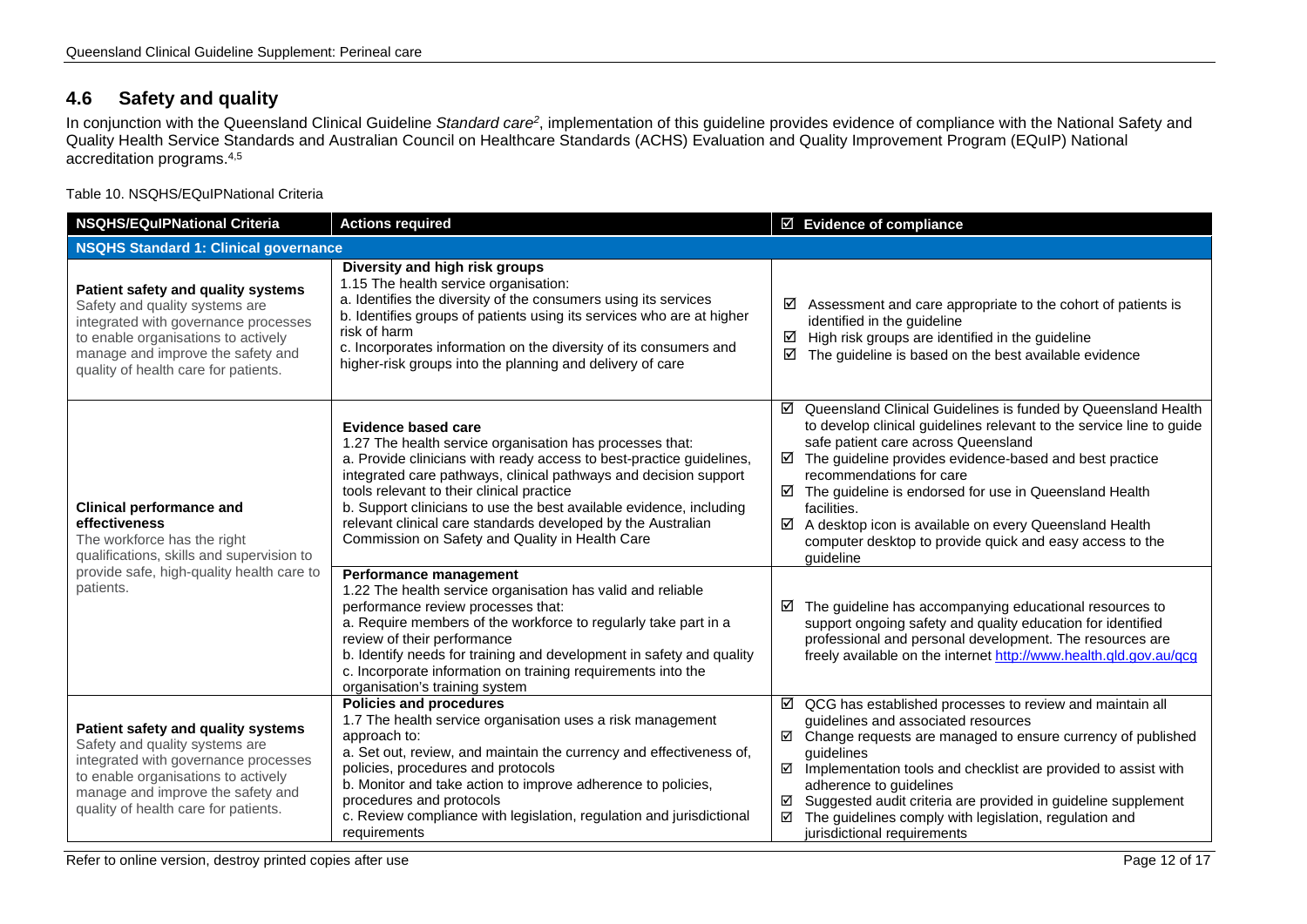| <b>NSQHS/EQulPNational Criteria</b>                                                                                                                                                                                                                                                                                        | <b>Actions required</b>                                                                                                                                                                                                                                                                                                                                                                                                                                                                                                                                                                                                                                                                                                                                                                                                                                                                                                                                                                         | ☑ Evidence of compliance                                                                                                                                                                                                                                                                                                                                                                                                                                                               |  |  |
|----------------------------------------------------------------------------------------------------------------------------------------------------------------------------------------------------------------------------------------------------------------------------------------------------------------------------|-------------------------------------------------------------------------------------------------------------------------------------------------------------------------------------------------------------------------------------------------------------------------------------------------------------------------------------------------------------------------------------------------------------------------------------------------------------------------------------------------------------------------------------------------------------------------------------------------------------------------------------------------------------------------------------------------------------------------------------------------------------------------------------------------------------------------------------------------------------------------------------------------------------------------------------------------------------------------------------------------|----------------------------------------------------------------------------------------------------------------------------------------------------------------------------------------------------------------------------------------------------------------------------------------------------------------------------------------------------------------------------------------------------------------------------------------------------------------------------------------|--|--|
| <b>NSQHS Standard 2: Partnering with Consumers</b>                                                                                                                                                                                                                                                                         |                                                                                                                                                                                                                                                                                                                                                                                                                                                                                                                                                                                                                                                                                                                                                                                                                                                                                                                                                                                                 |                                                                                                                                                                                                                                                                                                                                                                                                                                                                                        |  |  |
| <b>Health literacy</b><br>Health service organisations<br>communicate with consumers in a way<br>that supports effective partnerships.                                                                                                                                                                                     | Communication that supports effective partnerships<br>2.8 The health service organisation uses communication<br>mechanisms that are tailored to the diversity of the consumers who<br>use its services and, where relevant, the diversity of the local<br>community<br>2.9 Where information for patients, carers, families and consumers<br>about health and health services is developed internally, the<br>organisation involves consumers in its development and review<br>2.10 The health service organisation supports clinicians to<br>communicate with patients, carers, families and consumers about<br>health and health care so that:<br>a. Information is provided in a way that meets the needs of patients,<br>carers, families and consumers<br>b. Information provided is easy to understand and use<br>c. The clinical needs of patients are addressed while they are in the<br>health service organisation<br>d. Information needs for ongoing care are provided on discharge | $\boxtimes$ Consumer consultation was sought and obtained during the<br>development of the guideline. Refer to the acknowledgement<br>section of the guideline for details<br>$\boxtimes$ Consumer information is developed to align with the guideline<br>and included consumer involvement during development and<br>review<br>$\boxtimes$ The consumer information was developed using plain English<br>and with attention to literacy and ease of reading needs of the<br>consumer |  |  |
| Partnering with consumers in<br>organisational design and<br>governance<br>Consumers are partners in the design<br>and governance of the organisation.                                                                                                                                                                     | Partnerships in healthcare governance planning, design,<br>measurement and evaluation<br>2.11 The health service organisation:<br>a. Involves consumers in partnerships in the governance of, and to<br>design, measure and evaluate, health care<br>b. Has processes so that the consumers involved in these<br>partnerships reflect the diversity of consumers who use the service<br>or, where relevant, the diversity of the local community<br>2.14 The health service organisation works in partnership with<br>consumers to incorporate their views and experiences into training<br>and education for the workforce                                                                                                                                                                                                                                                                                                                                                                     | $\boxtimes$ Consumers are members of guideline working parties<br>$\boxtimes$ The guideline is based on the best available evidence<br>$\boxtimes$ The guidelines and consumer information are endorsed by the<br>QCG and Queensland Statewide Maternity and Neonatal Clinical<br>Network Steering Committees which includes consumer<br>membership                                                                                                                                    |  |  |
| <b>NSQHS Standard 4: Medication safety</b>                                                                                                                                                                                                                                                                                 |                                                                                                                                                                                                                                                                                                                                                                                                                                                                                                                                                                                                                                                                                                                                                                                                                                                                                                                                                                                                 |                                                                                                                                                                                                                                                                                                                                                                                                                                                                                        |  |  |
| <b>Clinical governance and quality</b><br>improvement to support medication<br>management<br>Organisation-wide systems are used to<br>support and promote safety for<br>procuring, supplying, storing,<br>compounding, manufacturing,<br>prescribing, dispensing, administering<br>and monitoring the effects of medicines | Integrating clinical governance<br>4.1 Clinicians use the safety and quality systems from the Clinical<br>Governance Standard when:<br>a. Implementing policies and procedures for medication<br>management<br>b. Managing risks associated with medication management<br>c. Identifying training requirements for medication management                                                                                                                                                                                                                                                                                                                                                                                                                                                                                                                                                                                                                                                        | The guideline provides current evidence based<br>☑<br>recommendations about medication                                                                                                                                                                                                                                                                                                                                                                                                 |  |  |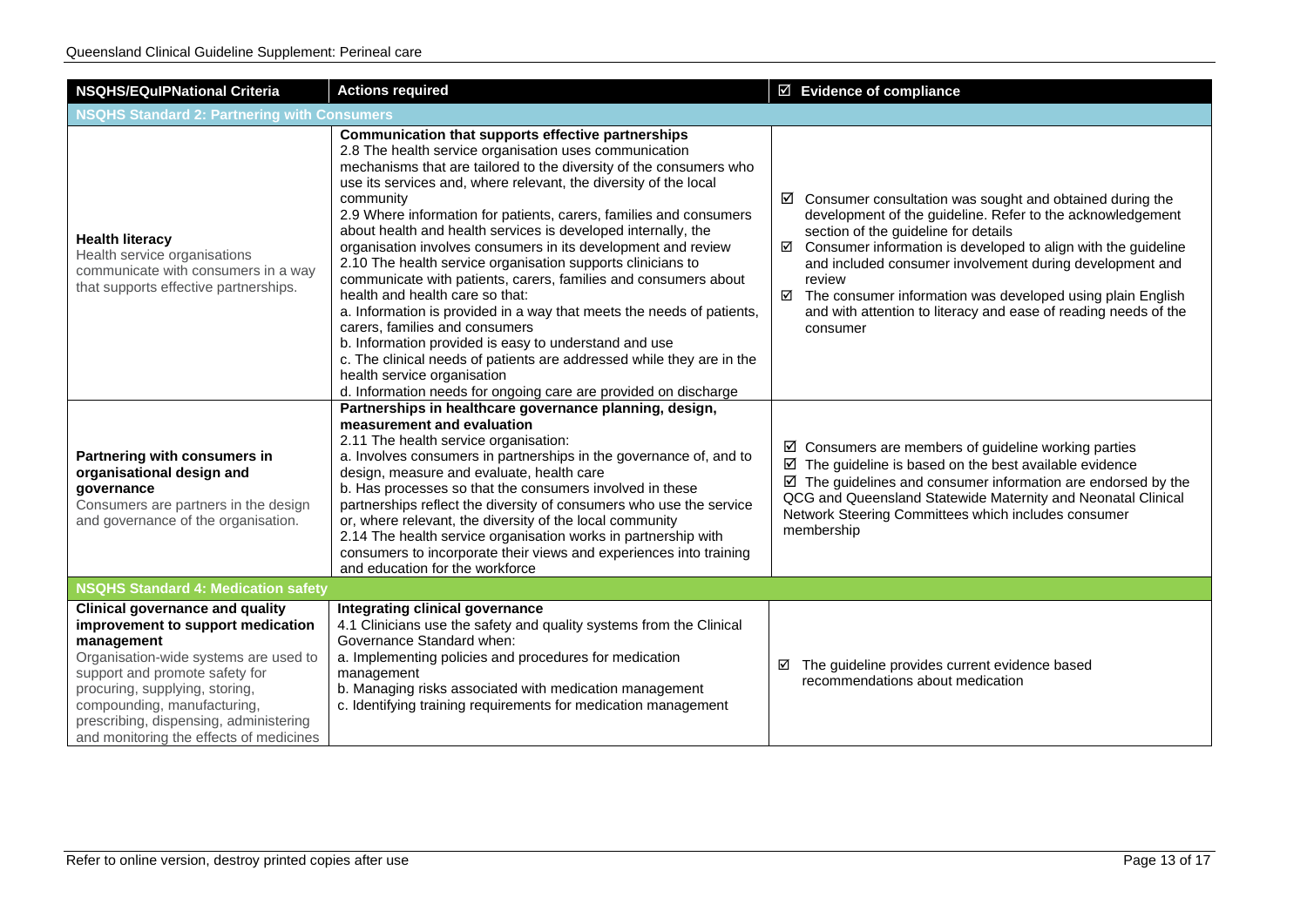| <b>NSQHS/EQulPNational Criteria</b>                                                                                                                                                                                                           | <b>Actions required</b>                                                                                                                                                                                                                                                                                                                                                                                                                                                                                                                                                                                                                                                                                                                                                                                                                                                                                                                                                                                                                                                                                                                                                                                                                                                                            | ☑ Evidence of compliance                                                                                                                                                                                                                                                                                                                                                                                                                                                                       |
|-----------------------------------------------------------------------------------------------------------------------------------------------------------------------------------------------------------------------------------------------|----------------------------------------------------------------------------------------------------------------------------------------------------------------------------------------------------------------------------------------------------------------------------------------------------------------------------------------------------------------------------------------------------------------------------------------------------------------------------------------------------------------------------------------------------------------------------------------------------------------------------------------------------------------------------------------------------------------------------------------------------------------------------------------------------------------------------------------------------------------------------------------------------------------------------------------------------------------------------------------------------------------------------------------------------------------------------------------------------------------------------------------------------------------------------------------------------------------------------------------------------------------------------------------------------|------------------------------------------------------------------------------------------------------------------------------------------------------------------------------------------------------------------------------------------------------------------------------------------------------------------------------------------------------------------------------------------------------------------------------------------------------------------------------------------------|
| <b>NSQHS Standard 5: Comprehensive care</b>                                                                                                                                                                                                   |                                                                                                                                                                                                                                                                                                                                                                                                                                                                                                                                                                                                                                                                                                                                                                                                                                                                                                                                                                                                                                                                                                                                                                                                                                                                                                    |                                                                                                                                                                                                                                                                                                                                                                                                                                                                                                |
| <b>Clinical governance and quality</b><br>improvement to support<br>comprehensive care<br>Systems are in place to support<br>clinicians to deliver comprehensive care                                                                         | Integrating clinical governance<br>5.1 Clinicians use the safety and quality systems from the Clinical<br>Governance Standard when:<br>a. Implementing policies and procedures for comprehensive care<br>b. Managing risks associated with comprehensive care<br>c. Identifying training requirements to deliver comprehensive care<br><b>Partnering with consumers</b><br>5.3 Clinicians use organisational processes from the Partnering with<br>Consumers Standard when providing comprehensive care to:<br>a. Actively involve patients in their own care<br>b. Meet the patient's information needs<br>c. Share decision-making                                                                                                                                                                                                                                                                                                                                                                                                                                                                                                                                                                                                                                                               | $\boxtimes$ The guideline has accompanying educational resources to<br>support ongoing safety and quality education for identified<br>professional and personal development. The resources are<br>freely available on the internet http://www.health.qld.gov.au/qcg<br>$\boxtimes$ The guideline provides evidence-based and best practice<br>recommendations for care<br>$\boxtimes$ Consumer information is developed for the guideline                                                      |
| <b>NSQHS Standard 6: Communicating for safety</b>                                                                                                                                                                                             |                                                                                                                                                                                                                                                                                                                                                                                                                                                                                                                                                                                                                                                                                                                                                                                                                                                                                                                                                                                                                                                                                                                                                                                                                                                                                                    |                                                                                                                                                                                                                                                                                                                                                                                                                                                                                                |
| <b>Clinical governance and quality</b><br>improvement to support effective<br>communication<br>Systems are in place for effective and<br>coordinated communication that<br>supports the delivery of continuous and<br>safe care for patients. | Integrating clinical governance<br>6.1 Clinicians use the safety and quality systems from the Clinical<br>Governance Standard when:<br>a. Implementing policies and procedures to support effective clinical<br>communication<br>b. Managing risks associated with clinical communication<br>c. Identifying training requirements for effective and coordinated<br>clinical communication<br><b>Partnering with consumers</b><br>6.3 Clinicians use organisational processes from the Partnering with<br>Consumers Standard to effectively communicate with patients,<br>carers and families during high-risk situations to:<br>a. Actively involve patients in their own care<br>b. Meet the patient's information needs<br>c. Share decision-making<br>Organisational processes to support effective communication<br>6.4 The health service organisation has clinical communications<br>processes to support effective communication when:<br>a. Identification and procedure matching should occur<br>b. All or part of a patient's care is transferred within the organisation,<br>between multidisciplinary teams, between clinicians or between<br>organisations; and on discharge<br>c. Critical information about a patient's care, including information on<br>risks, emerges or changes | Requirements for effective clinical communication by clinicians<br>☑<br>are identified<br>$\boxtimes$ The guideline provides evidence-based and best practice<br>recommendations for communication between clinicians<br>☑<br>The guideline provides evidence-based and best practice<br>recommendations for communication with patients, carers and<br>families<br>The guideline provides evidence-based and best practice<br>☑<br>recommendations for discharge planning and follow -up care |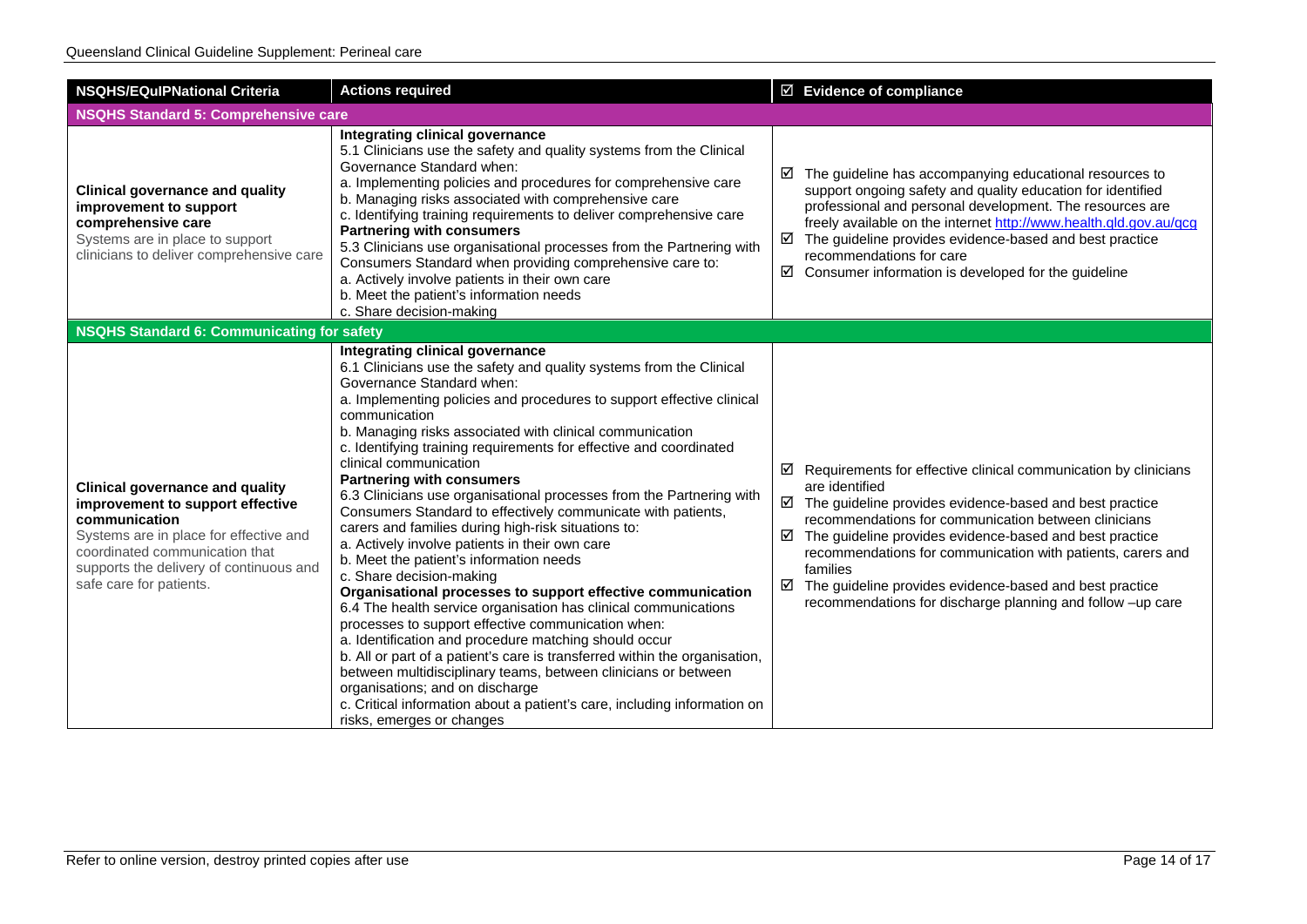| <b>NSQHS/EQuIPNational Criteria</b>                                                                                                                                                            | <b>Actions required</b>                                                                                                                                                                                                                                                                                                                                                                                                                                                                                                                                                                                                                                                                                                                                                                                                                                                                                                                                                                             | ☑ Evidence of compliance                                                                                                                                                              |  |  |
|------------------------------------------------------------------------------------------------------------------------------------------------------------------------------------------------|-----------------------------------------------------------------------------------------------------------------------------------------------------------------------------------------------------------------------------------------------------------------------------------------------------------------------------------------------------------------------------------------------------------------------------------------------------------------------------------------------------------------------------------------------------------------------------------------------------------------------------------------------------------------------------------------------------------------------------------------------------------------------------------------------------------------------------------------------------------------------------------------------------------------------------------------------------------------------------------------------------|---------------------------------------------------------------------------------------------------------------------------------------------------------------------------------------|--|--|
| <b>NSQHS Standard 6: Communicating for safety (continued)</b>                                                                                                                                  |                                                                                                                                                                                                                                                                                                                                                                                                                                                                                                                                                                                                                                                                                                                                                                                                                                                                                                                                                                                                     |                                                                                                                                                                                       |  |  |
| <b>Communication of critical</b><br>information<br>Systems to effectively communicate<br>critical information and risks when they<br>emerge or change are used to ensure<br>safe patient care. | <b>Communicating critical information</b><br>6.9 Clinicians and multidisciplinary teams use clinical<br>communication processes to effectively communicate critical<br>information, alerts and risks, in a timely way, when they emerge or<br>change to:<br>a. Clinicians who can make decisions about care<br>b. Patients, carers and families, in accordance with the wishes of the<br>patient<br>6.10 The health service organisation ensures that there are<br>communication processes for patients, carers and families to directly<br>communicate critical information and risks about care to clinicians                                                                                                                                                                                                                                                                                                                                                                                     | $\boxtimes$ Requirements for effective clinical communication of critical<br>information are identified<br>$\boxtimes$ Requirements for escalation of care are identified             |  |  |
| <b>Correct identification and procedure</b><br>matching<br>Systems to maintain the identity of the<br>patient are used to ensure that the<br>patient receives the care intended for<br>them.   | Correct identification and procedure matching<br>6.5 The health service organisation:<br>a. Defines approved identifiers for patients according to best-<br>practice guidelines<br>b. Requires at least three approved identifiers on registration and<br>admission; when care, medication, therapy and other services are<br>provided; and when clinical handover, transfer or discharge<br>documentation is generated                                                                                                                                                                                                                                                                                                                                                                                                                                                                                                                                                                             | $\boxtimes$ Requirements for safe and for correct patient identification are<br>identified                                                                                            |  |  |
| <b>Communicating at clinical handover</b><br>Processes for structured clinical<br>handover are used to effectively<br>communicate about the health care of<br>patients.                        | <b>Clinical handover</b><br>6.7 The health service organisation, in collaboration with clinicians,<br>defines the:<br>a. Minimum information content to be communicated at clinical<br>handover, based on best-practice guidelines<br>b. Risks relevant to the service context and the particular needs of<br>patients, carers and families<br>c. Clinicians who are involved in the clinical handover<br>6.8 Clinicians use structured clinical handover processes that<br>include:<br>a. Preparing and scheduling clinical handover<br>b. Having the relevant information at clinical handover<br>c. Organising relevant clinicians and others to participate in clinical<br>handover<br>d. Being aware of the patient's goals and preferences<br>e. Supporting patients, carers and families to be involved in clinical<br>handover, in accordance with the wishes of the patient<br>f. Ensuring that clinical handover results in the transfer of<br>responsibility and accountability for care | The guideline acknowledges the need for local protocols to<br>☑<br>support transfer of information, professional responsibility and<br>accountability for some or all aspects of care |  |  |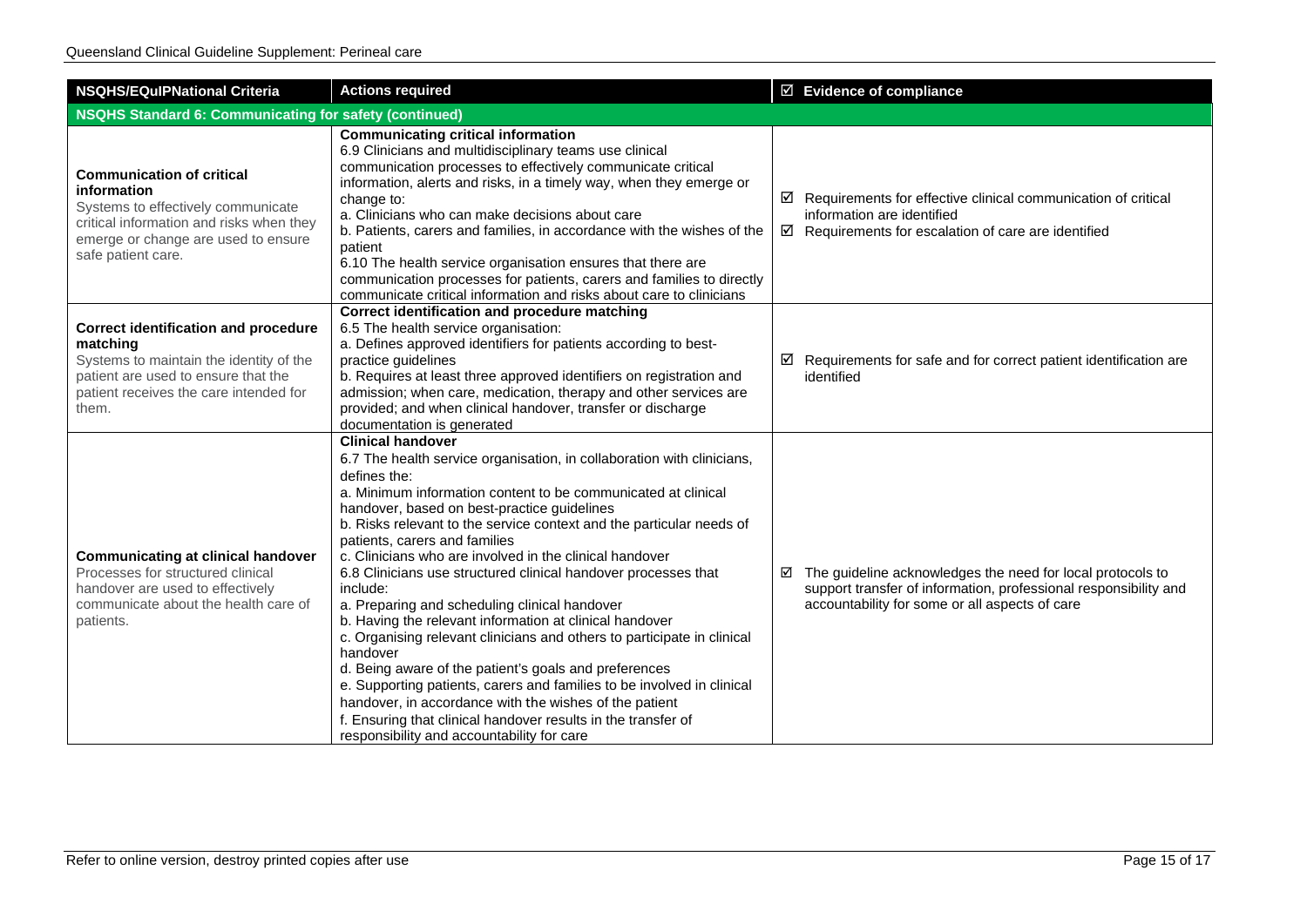| <b>NSQHS/EQulPNational Criteria</b>                                                                                                                                                                                                                                                                | <b>Actions required</b>                                                                                                                                                                                                                                                                                                                                                                                                                                                                                                                                                                                                                                                                                                                                                                                                                                                                                                                                                                                                                                                                                                                                                                                                              | $\boxtimes$ Evidence of compliance                                                                                                                                                                                                                                                         |  |  |
|----------------------------------------------------------------------------------------------------------------------------------------------------------------------------------------------------------------------------------------------------------------------------------------------------|--------------------------------------------------------------------------------------------------------------------------------------------------------------------------------------------------------------------------------------------------------------------------------------------------------------------------------------------------------------------------------------------------------------------------------------------------------------------------------------------------------------------------------------------------------------------------------------------------------------------------------------------------------------------------------------------------------------------------------------------------------------------------------------------------------------------------------------------------------------------------------------------------------------------------------------------------------------------------------------------------------------------------------------------------------------------------------------------------------------------------------------------------------------------------------------------------------------------------------------|--------------------------------------------------------------------------------------------------------------------------------------------------------------------------------------------------------------------------------------------------------------------------------------------|--|--|
| NSQHS Standard 8: Recognising and responding to acute deterioration                                                                                                                                                                                                                                |                                                                                                                                                                                                                                                                                                                                                                                                                                                                                                                                                                                                                                                                                                                                                                                                                                                                                                                                                                                                                                                                                                                                                                                                                                      |                                                                                                                                                                                                                                                                                            |  |  |
| <b>Clinical governance and quality</b><br>improvement to support recognition<br>and response systems<br>Organisation-wide systems are used to<br>support and promote detection and<br>recognition of acute deterioration, and<br>the response to patients whose<br>condition acutely deteriorates. | Integrating clinical governance<br>8.1 Clinicians use the safety and quality systems from the Clinical<br>Governance Standard when:<br>a. Implementing policies and procedures for recognising and<br>responding to acute deterioration<br>b. Managing risks associated with recognising and responding to<br>acute deterioration<br>c. Identifying training requirements for recognising and responding<br>to acute deterioration<br><b>Partnering with consumers</b><br>8.3 Clinicians use organisational processes from the Partnering with<br>Consumers Standard when recognising and responding to acute<br>deterioration to:<br>a. Actively involve patients in their own care<br>b. Meet the patient's information needs<br>c. Share decision-making<br>Recognising acute deterioration<br>8.4 The health service organisation has processes for clinicians to<br>detect acute physiological deterioration that require clinicians to:<br>a. Document individualised vital sign monitoring plans<br>b. Monitor patients as required by their individualised monitoring<br>plan<br>c. Graphically document and track changes in agreed observations<br>to detect acute deterioration over time, as appropriate for the patient | The guideline is consistent with National Consensus statements<br>⊻<br>recommendations<br>The guideline recommends use of tools consistent with the<br>☑<br>principles of recognising and responding to clinical deterioration<br>☑<br>Consumer information is developed for the guideline |  |  |
| <b>EQuIP Standard 12 Provision of care</b>                                                                                                                                                                                                                                                         |                                                                                                                                                                                                                                                                                                                                                                                                                                                                                                                                                                                                                                                                                                                                                                                                                                                                                                                                                                                                                                                                                                                                                                                                                                      |                                                                                                                                                                                                                                                                                            |  |  |
| <b>Criterion 1: Assessment and care</b><br>planning<br>12.1 Ensuring assessment is<br>comprehensive and based upon current<br>professional standards and evidence<br>based practice                                                                                                                | 12.1.1 Guidelines are available and accessible by staff to assess<br>physical, spiritual, cultural, physiological and social health promotion<br>needs                                                                                                                                                                                                                                                                                                                                                                                                                                                                                                                                                                                                                                                                                                                                                                                                                                                                                                                                                                                                                                                                               | ☑<br>Assessment and care appropriate to the cohort of patients is<br>identified in the guideline<br>☑<br>The guideline is based on the best available evidence                                                                                                                             |  |  |